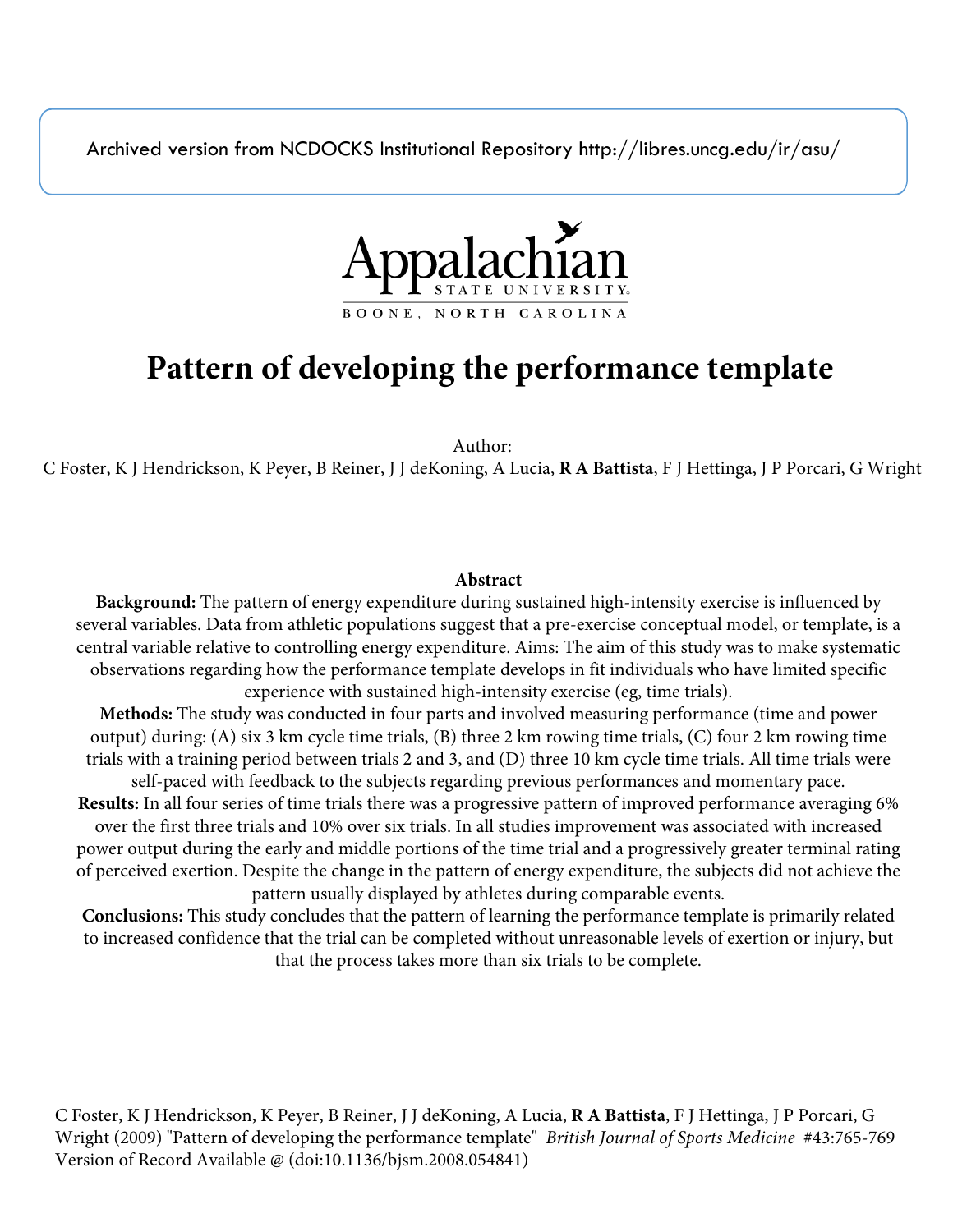<sup>1</sup> Department of Exercise and Sport Science, University of Wisconsin-La Crosse, La Crosse, Wisconsin, USA; <sup>2</sup> Research Institute MOVE, VU University-Amsterdam, Amsterdam, The Netherlands; <sup>3</sup>Department of Exercise Physiology, European University of Madrid, Madrid, Spain

Correspondence to: Professor C Foster, Department of Exercise and Sports Science, University of Wisconsin-La Crosse, La Crosse, WI 54601, USA; [foster.carl@uwlax.edu](mailto:foster.carl@uwlax.edu)

# Pattern of developing the performance template

C Foster,<sup>1</sup> K J Hendrickson,<sup>1</sup> K Peyer,<sup>1</sup> B Reiner,<sup>1</sup> J J deKoning,<sup>2</sup> A Lucia,<sup>3</sup> R A Battista,<sup>1</sup> F J Hettinga,<sup>2</sup> J P Porcari,<sup>1</sup> G Wright<sup>1</sup>

### ABSTRACT

Background: The pattern of energy expenditure during sustained high-intensity exercise is influenced by several variables. Data from athletic populations suggest that a pre-exercise conceptual model, or template, is a central variable relative to controlling energy expenditure. Aims: The aim of this study was to make systematic observations regarding how the performance template develops in fit individuals who have limited specific experience with sustained high-intensity exercise (eg, time trials).

Methods: The study was conducted in four parts and involved measuring performance (time and power output) during: (A) six 3 km cycle time trials, (B) three 2 km rowing time trials, (C) four 2 km rowing time trials with a training period between trials 2 and 3, and (D) three 10 km cycle time trials. All time trials were self-paced with feedback to the subjects regarding previous performances and momentary pace.

Results: In all four series of time trials there was a progressive pattern of improved performance averaging 6% over the first three trials and 10% over six trials. In all studies improvement was associated with increased power output during the early and middle portions of the time trial and a progressively greater terminal rating of perceived exertion. Despite the change in the pattern of energy expenditure, the subjects did not achieve the pattern usually displayed by athletes during comparable events.

Conclusions: This study concludes that the pattern of learning the performance template is primarily related to increased confidence that the trial can be completed without unreasonable levels of exertion or injury, but that the process takes more than six trials to be complete.

The pattern of power output during self-paced exercise has been suggested to be regulated in an anticipatory manner, the ''anticipatory feedback-RPE model.' '<sup>1</sup> This pattern has been observed in our previous results<sup>2-5</sup> and elsewhere,  $6-10$  is resistant to change<sup>11</sup> and, when forced to change, is associated with performance decrements.<sup>12</sup> <sup>13</sup> During repeated sprint exercise, this anticipated regulation is less evident<sup>14</sup> Other studies have shown that humans adjust muscle power output during prolonged exercise based on sensory feedback derived from progressively fatiguing muscles, irrespective of previous competitive experience.<sup>15-18</sup> Given the importance of the apparently preprogrammed performance template to the anticipatory feedback RPE model,<sup>1</sup> there are surprisingly limited systematically collected data regarding how this template develops, how it relates to practice patterns and the number of trials required for a stable template to develop. Accordingly, the purpose of this study was to observe the pattern

of power output and performance with successive exercise bouts in different groups of well-trained individuals, during different types of exercise, and with reference to the effects of training.

#### METHODS

All subjects provided written informed consent, and the individual protocols were approved by the university human subjects committee. In all studies the subjects were very fit via other elements of their lifestyle (.5 h/week of aerobic exercise) but uniformly had little experience with cycling or rowing time trials. Data on the subjects are provided in table 1.

The study was conducted in four parts. In Part A, the response to six 3 km cycle time trials was observed with reference to the pattern of power output. In Part B, the responses to three 2 km rowing ergometer trials was observed. In Part C, the effect of rowing practice on the power output pattern during four 2 km rowing ergometer trials was observed. In Part D, the response of recreational level cycle competitors was observed during three 10 km cycling time trials.

In Part A, subjects performed incremental cycle ergometer exercise to document fitness, habituate the subjects and determine whether fitness improved as a result of the repeated time trials. The exercise protocol involved 3 min at a power output of  $25 W + 25 W$  per minute until the subject could not maintain a pedalling rate within 60– 90 rpm. Respiratory gas exchange data were measured using open-circuit spirometry (AEI, Pittsburgh, Pennsylvania). Ventilatory (VT) and respiratory compensation (RCT) thresholds were determined according to standard methods.<sup>19</sup> Heart rate (HR) was measured using radio telemetry. Between incremental tests, the subjects performed six 3 km cycle time trials on an electronically braked racing cycle ergometer (Racer Mate, Seattle, Washington) with  $48 - 96$  h of light exercise between trials. Prior to each time trial (in this and all other parts of the study), the subject performed a standard 10 min warm-up, with the first 2 min at 25 W, the next 3 min at a power output calculated to require  $.75\%$  of the VO<sub>2</sub> at VT and the last 5 min at a power output calculated to require ,90% of the  $VO<sub>2</sub>$  at VT. Following the warm-up, the subject rested for 2 min before beginning the time trial. To prevent excessive starting forces on the ergometer frame, 30 s before the beginning of the time trial the subject began pedalling at 25 W. At the beginning of the time trial, the subject was instructed to 'begin racing'' with the only instruction being to complete the 3 km as quickly as possible. During the trial, the subject had feedback from the ergometer display,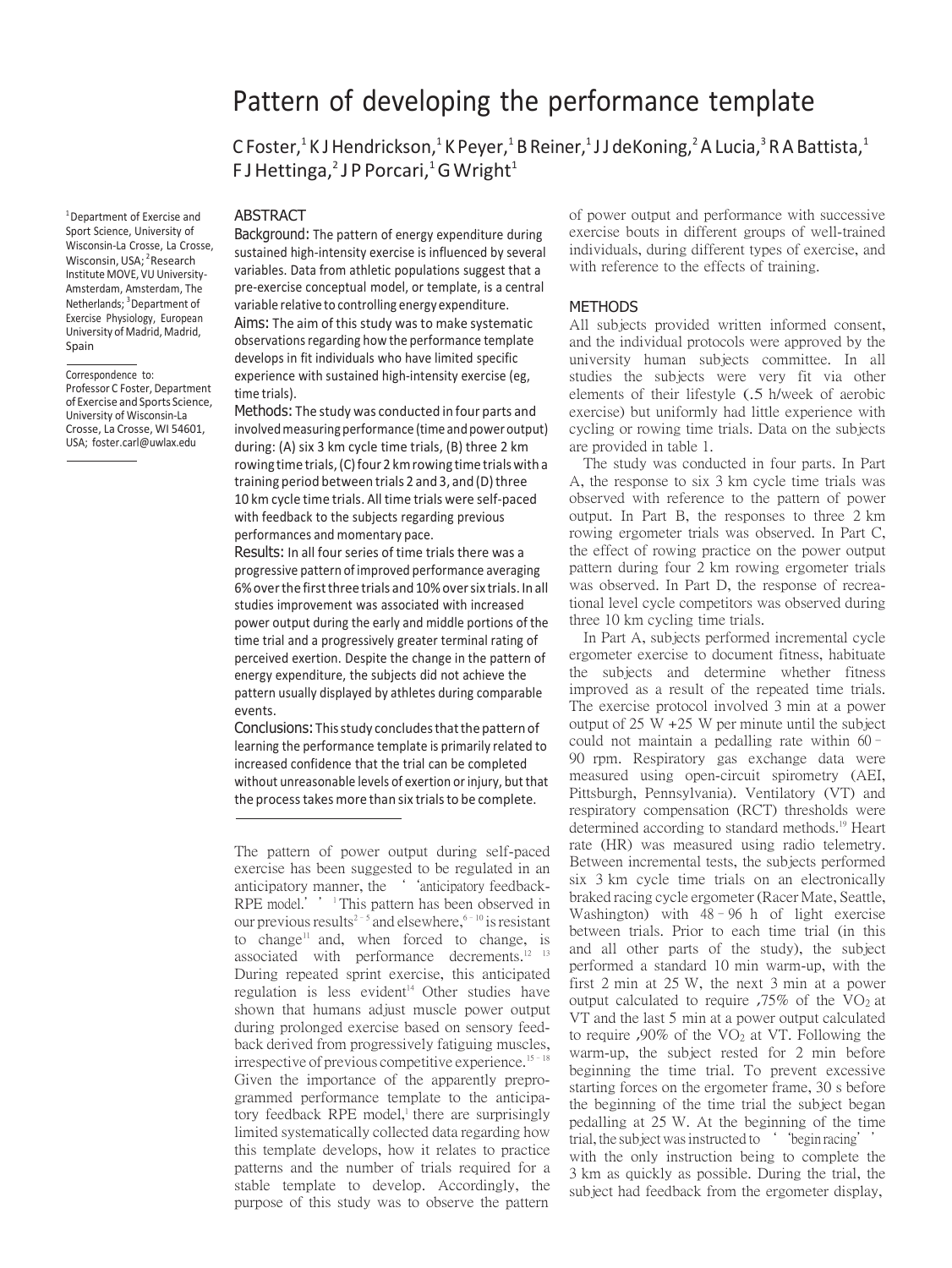|  | Table 1 Characteristics (mean (SD)) of the subjects |  |  |
|--|-----------------------------------------------------|--|--|
|--|-----------------------------------------------------|--|--|

| <b>Series</b> | Gender | Age(years)  | Height (cm) | Mass (kg)   | $Vo_{2max}$ (I/min) |
|---------------|--------|-------------|-------------|-------------|---------------------|
| A             | Male   | 26.8(3.8)   | 187(8)      | 83.3(3.3)   | 4.77(0.26)          |
|               | Female | 21.3(0.5)   | 159(2)      | 52.3 (1.71) | 2.15(0.29)          |
| B             | Male   | 23.5(4.1)   | 180(11)     | 79.5(4.4)   | 4.00(0.54)          |
|               | Female | 21.8(2.0)   | 162(5)      | 62.3(6.8)   | 2.40(0.40)          |
| C             | Male   | 24.6(3.8)   | 183(5)      | 82.5(3.6)   | 4.08(0.60)          |
|               | Female | 23.9(3.2)   | 168(3)      | 54.0(2.4)   | 2.54(0.34)          |
| D             | Male   | 39.2 (10.7) | 179(6)      | 81.1(5.0)   | 4.30(0.68)          |
|               | Female | 35.0 (11.3) | 167(11)     | 76.2 (21.2) | 3.34(0.75)          |

including velocity, power output, HR and distance completed. During the trial, the subject rated their level of exertion using the category ratio (0 – 10) Rating of Perceived Exertion scale<sup>20</sup> after each 300 m. After the trials, the data were averaged based on the time required to complete each 300 m (eg, 10% of total distance).

In Part B, the subjects performed an incremental test on a wind-braked rowing ergometer (Concept II, Morrisville, Vermont) for characterization. The initial power output was 0.5 <sup>W</sup> 6 body weight in kg, and was incremented by this amount each minute until fatigue. Respiratory gas exchange was performed using open-circuit spirometry as described above. Subsequently, each subject performed three 2 km time trials on the rowing ergometer, with 48–96 h between trials. Other than to finish as quickly as possible, the subjects were given no instructions. Each subject was informed of their preceding best performance and had full access to information about distance completed and momentary pace (eg, 500 m split) from the ergometer display. The data were averaged and analysed every 200 m (eg, 10% distance).

In Part C, the subjects performed incremental testing for habituation and characterization, as in Part B. Subsequently, each subject performed two 2 km time trials on the rowing ergometer, with no instructions other than to finish in the shortest possible time. During the next month, the subjects performed two rowing training sessions per week (total  $= 8$ ), with one training session being continuous and one interval, with a total distance of  $4-6$  km. Specific instructions about rowing technique were not provided. However, the subjects were informed that the goal of the training was to allow them



Figure 1 Changes in performance time, normalized to the first performanceinthefourseriesofexperiments. InPartC,only thefirst two rowing time trials were included, asthere was an intervening period of training between trials 2 and 3.

to improve their performance for subsequent time trials. Following this training, they performed two additional 2 km rowing time trials. The subjects had access to their previous performances, momentary distance completed and momentary pace from the ergometer display. Data were averaged every 200 m.

In Part D, the subjects performed a preliminary incremental exercise as in Part A. Subsequently, they performed three 10 km time trials on an electrically braked cycle ergometer (Racer Mate, Seattle, Washington). Other than the instruction to finish as rapidly as possible, no instructions were provided, although the subject knew their maximal power output from the preliminary test and had access to distance, velocity, power output and HR, just as they would during competition. Blood lactate concentration was measured in fingertip capillary blood



Figure 2 Serial pattern of power output (top) and RPE (bottom) during the six trails of Part A. Note the progressively higher power output during the first 600 m of the ride during the successive trails and the progressively higher RPE at the same point in the ride during successive trials.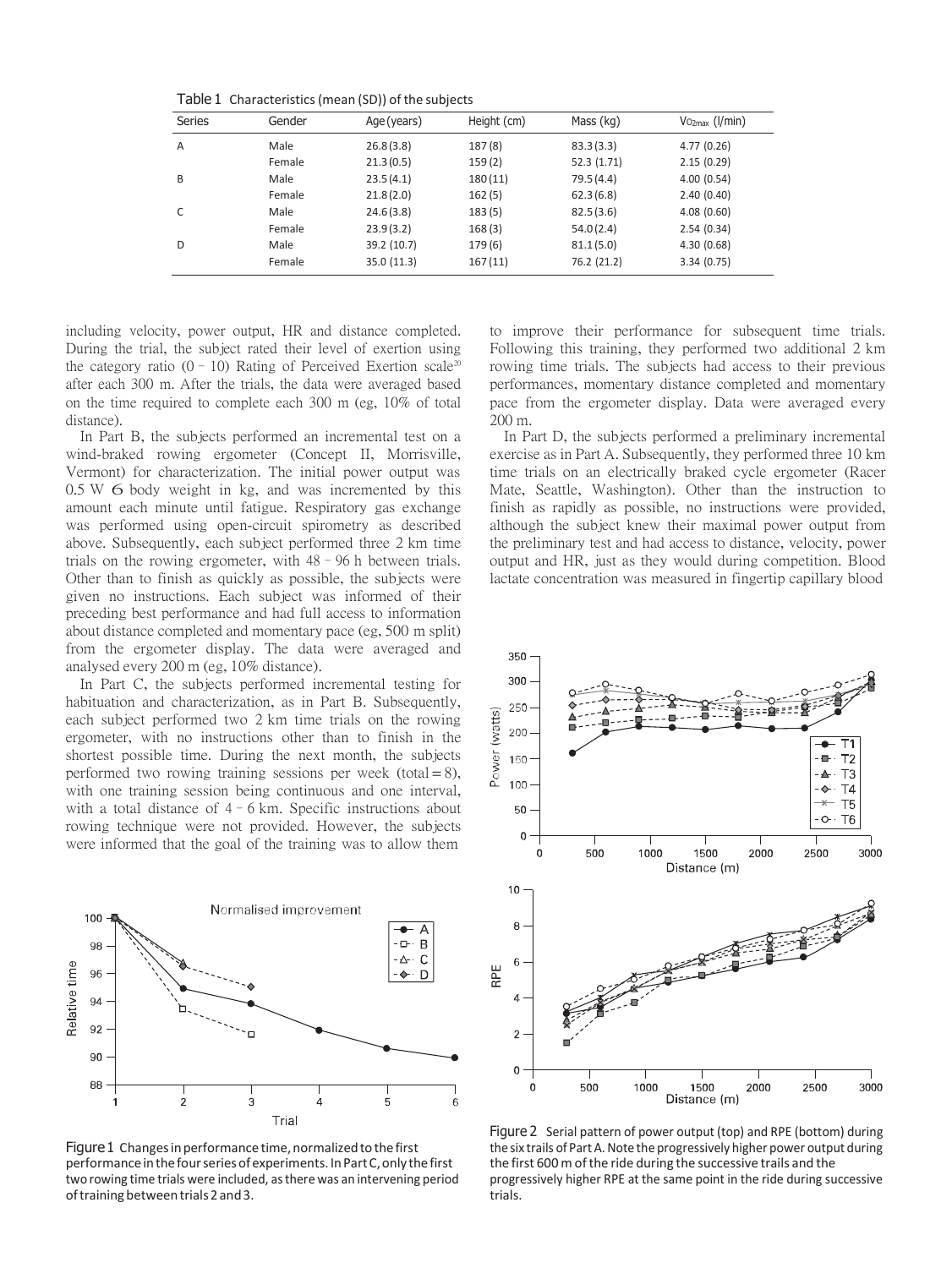#### Distance (m)

Figure 4 Serial pattern of power output during the four rowing time trails in Part C. Note the higher early power output in successive trails with minimal differences in power output during the terminal portion of the trail.



Figure 3 Serial pattern of power output during the three rowing time trials in Part B. Note the higher power output during the early portion of the trial during successive trials, with comparatively small differences in power output during the terminal portion of the trial.

(YSI Sport, Yellow Springs, Ohio) before the beginning of the time trial (after the warm-up) and at the completion of each 2 km of the time trial. Other data were averaged for every 1 km of the ride (eg, 10% of the total distance).

Statistical analyses were performed for all studies using repeated-measures ANOVA. Post-hoc analyses were performed when indicated by ANOVA using the Tukey procedure. Statistical significance was accepted when p,0.05.

# RESULTS

In Part A, the six 3000 m cycle trials were completed in 337 (SD 63), 321 (61). 317 (63), 310 (58), 306 (57) and 303 (56) s, respectively. Except for T5 vs T6, each trial was significantly faster than the preceding one. Together with the time results of the other parts of the study, performance time normalized to the first performance is presented in fig 1. The sequential pattern of total power output and RPE in Part A is presented in fig 2. There was a significant trials6distance interaction for power output. This was characterised by a progressively greater power output during the first half of successive trials, with nonsignificant differences during the last half of each trial. During

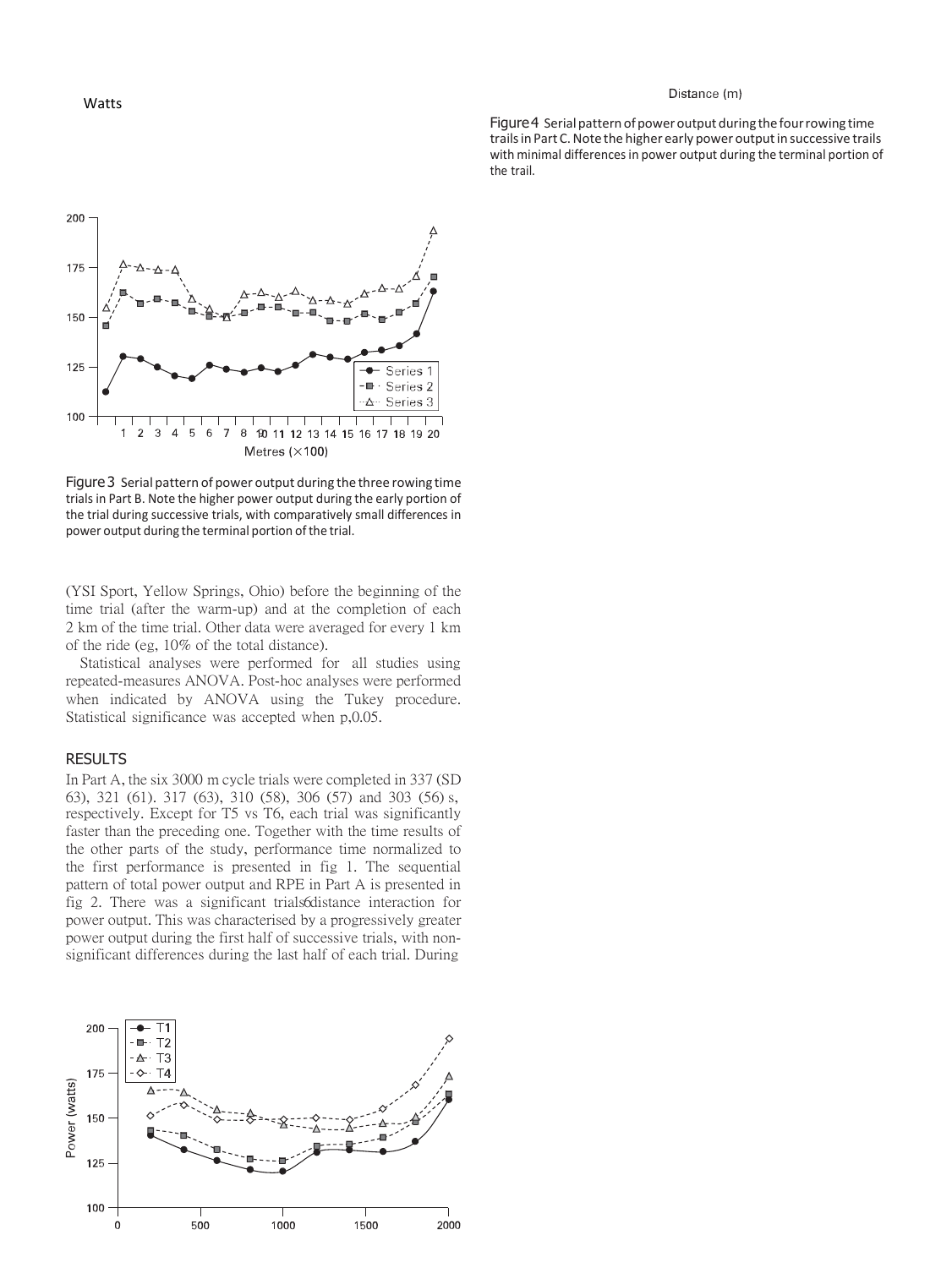the first 1 km, there was a perfect sequential pattern with each subsequent trial having a higher power output than during the preceding trial. In concert with this, there were no significant differences in total power output during the last 300 m of any trial. There was a significant distance6trials interaction for RPE. Although less clear than for power output, the differences can be characterized as a lower RPE during the beginning and middle parts of the early trials, with small but still statistically significant differences in the terminal RPE (8.4 (0.4), 8.6 (0.5),

8.8 (0.6), 8.8 (0.9), 9.1 (0.6) and 9.3 (0.6), respectively).

In Part B, the three 2 km rowing trials were completed in 583 (84), 543 (68) and 532 (68) s, respectively. Each sequential performance was significantly faster than the preceding one. The sequential pattern of power output per 200 m is presented in fig 3 and was characterised by a higher power output in the first half of successive trials, with minimal differences during the last portion of the trial. The RPE at the conclusion of successive trials was 5.8 (1.3), 6.8 (1.6) and 6.9 (1.4), respectively, with the terminal RPE of significantly less than of T2 and T3.

In Part C, the four 2 km rowing ergometer trials were completed in 606 (144), 583 (118), 546 (88) and 540 (83) s, respectively. The time difference between all trials except T3 and T4 was significant. The pattern of power output integrated every 200 m over successive trials is presented in fig 4 and was characterized by progressively higher power output during the early part of successive trials. The RPE at the conclusion of successive trials was 6.0 (1.2), 6.6 (1.7), 7.5 (1.4) and 7.7 (1.3), respectively, with the RPE in T1 significantly less than T2, and T1 and T2 significantly less than T3 and T4. There was a significant effect across the training period, but with minimal differences in pacing strategy between T3 and T4.

In Part D, the three 10 km cycle time trials were completed in 1059 (96), 1022 (89) and 1006 (84) s, respectively. Each trial was significant faster than the preceding one. The pattern of power output, HR, RPE and blood lactate is presented in fig 5 and is characterised by a higher power output earlier in sucessive trials, with no differences in terminal power output. From the midpoint of T1 until the finish, the RPE was lower than in T2 and T3. The terminal RPE was lower in T1 (8.5 (1.4)) than in T2 (9.3 (0.8)) and T3 (9.7 (0.7)).

# DISCUSSION

The main finding of this study is the similarity of pattern of acquiring a consistent pacing pattern in four groups of well- trained non-athletes, using two different ergometric modes. In the early trials, the initial power output was reduced during the first portion of the trial, with the power output during the terminal portions of the trial being remarkably consistent. Subsequent trials were marked by a progressively more aggressive early pace, with evidence that an essentially stable performance template was achieved by the third or fourth trial. The pattern of power output during all studies normalised to the mean power output evolved from a low early power and high power output in the terminal portion of the time trials, in the combined results of the first trial, to a higher power during the early portion with more moderate terminal power output (fig 6). While not identical to the very high early power output pattern observed in high level competitive cyclists and speed skaters<sup>2-4</sup> during events of comparable duration, it was clear that the pattern was evolving in that direction.

Supporting the observation of reductions in power

output during beginning portions of the first trials was evidence that the RPE increased more slowly during the first part of the first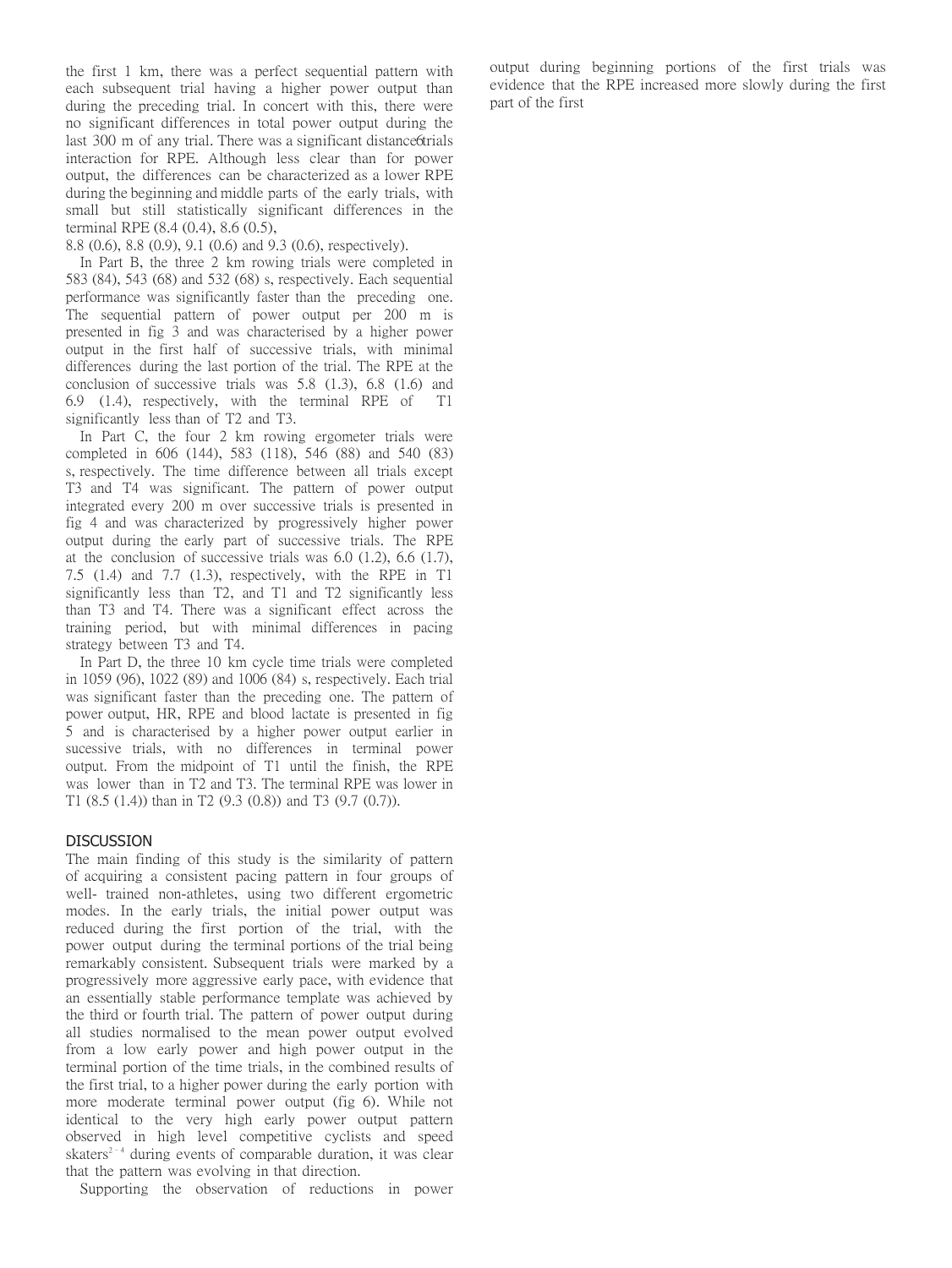

Figure 5 Serial pattern of power output, heart rate, REP and blood lactate concentration in Part D. Note the progressively higher values, particularly of power output and blood lactate concentration during the early portion of the ride during successive trails.

time trials and that the RPE at the end of the time trials was systematically lower. This trend was further reflected by the pattern of blood lactate accumulation in Part D. Collectively, it can be argued that the subjects were ' 'holding back' ' during the early trials, and then progressively increased their effort as they became convinced that the time trial could be completed with a particular strategy without negative consequences. This is not unlike the slower speed of completion, designed to reduce errors, typically observed in motor learning tasks.<sup>21</sup>

Although the subjects were well trained generally, there was no evidence of any training effect during cycling (peak power output in part A was 281 (108) W before T1 and 288 (116) W after T6), and there was a significant improvement in performance across a period of training during the rowing ergometer study (Part C). However, this was reasonably attributable to the effects of practice on this specific ergometric

mode and seemed to be associated with the same trend toward a modified pacing strategy (eg, higher early power output) in successive trials.

In summary, the data from the current series of four studies suggest that there is a learning effect during the performance of successive high-intensity time trials. Although the largest effect is during the first three trials, even after several trials these welltrained subjects do not achieve the pattern of power output typically displayed by athletes. This suggests that the preexercise template that is a central feature of the  $\cdot$  'anticipatory' feedback-RPE model'' is a non-constant feature and may require some time to fully develop. In this regard, it would be of interest to observe the way in which athletes spontaneously improve their performance, and to determine whether performance improvements are more attributable to increases in total power output or to better optimisation of the pattern of power distribution.



Figure 6 Serial pattern of power output, normalised to the mean power output of the entire time trial in the first and last trials of all studies combined, in comparison with the pattern of power output in athletes studied in our laboratory.<sup>2-4</sup>

# What is known on this topic

The pattern of energy expenditure during time trail exercise appearsto follow a predetermined template, which is modified by a variety of sensory feedback mechanisms.

### What this study adds

The pattern of developing the performance template appears to follow a predictable pattern during several repetitions of time trial exercise, characterised by a higher rate of energy expenditure earlier in the event.